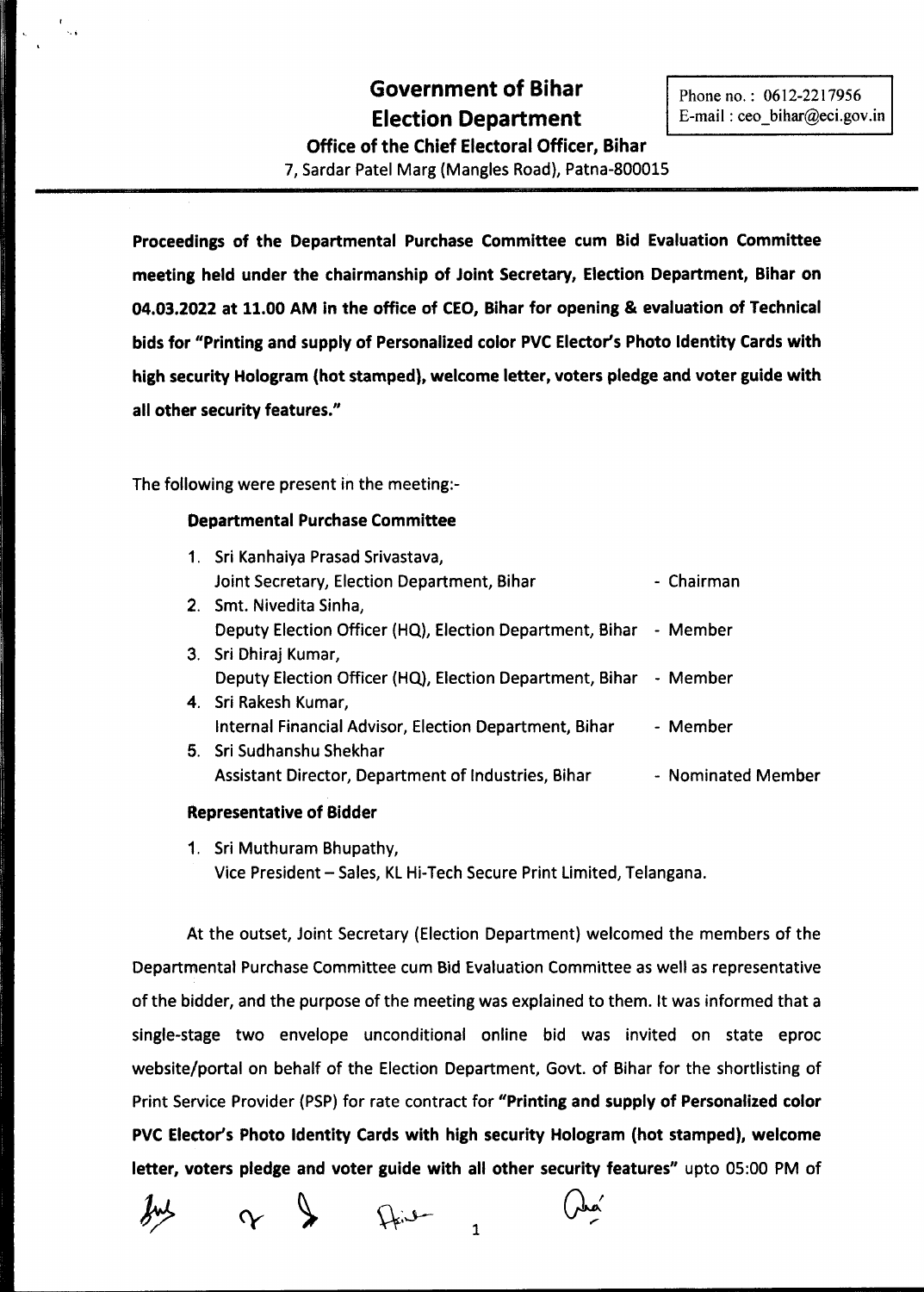02.03.2022. The end date for submission of one set of Technical bid duly signed in physical copy was 03.03.2022 upto 03:00 PM.

First of all, the box containing the physical copies of the Technical bids was opened before all the members and the representative of the bidder. On the eproc website, four bids were submitted while six bidders had purchased the bid document. Next step in the online opening of the bid documents was to click on the EMD authorization tab. Before clicking EMD authorization tab, the EMD/Bid Security physically provided by the bidders were checked for all the four bidders namely (1) KL Hi-Tech Secure Print Limited, Telangana, (2) MCT Cards & Technology Private Limited, Karnataka, (3) SELP India Pvt Ltd, Navi Mumbai, Maharashtra and (4) M-Tech Innovations Ltd., Pune.

# SELP India Pvt Ltd, Navi Mumbai, Maharashtra:-

Bid Security in the form of Bankers Cheque/Demand Draft/Bank Guarantee was not physically submitted by the bidder SELP India Pvt. Ltd., Navi Mumbai, Maharashtra; instead, an MSME certificate was found uploaded.

In the Bid Data Sheet (BDS) of RFP, under note point no. 4, it is clearly stated, "In case any bidder fails to physically submit the Banker's Cheque/ Demand Draft/ Bank Guarantee for Tender Fee, Bid Security, and Processing Fee on or before the prescribed last date/time in the BDS, its bid shall not be accepted." In section III Instruction to Bidders (ITB), clause 11) a) of bid security states, "Every bidder, if not exempted, participating in the procurement process will be required to furnish the bid security as specified in the NIB. a) In lieu of bid security, a bid securing declaration shall be taken from Departments of the State Government Undertakings, Corporations, Autonomous bodies, Registered Societies and Cooperative Societies which are owned or controlled or managed by the State Government and Government Undertakings of the Central Government". SELP India Pvt. Ltd., Navi Mumbai, Maharashtra is not covered by clause 11) a) of the RFP. Further, as per clause 11) d) of RFP, "Any Bid not accompanied by Bid Security or Bid Securing Declaration, if not exempted, shall be liable to be rejected". Hence, in keeping with the conditions laid down in the RFP, the bid document of SELP India Pvt. ltd., Navi Mumbai, Maharashtra, was rejected.

of In Acity

2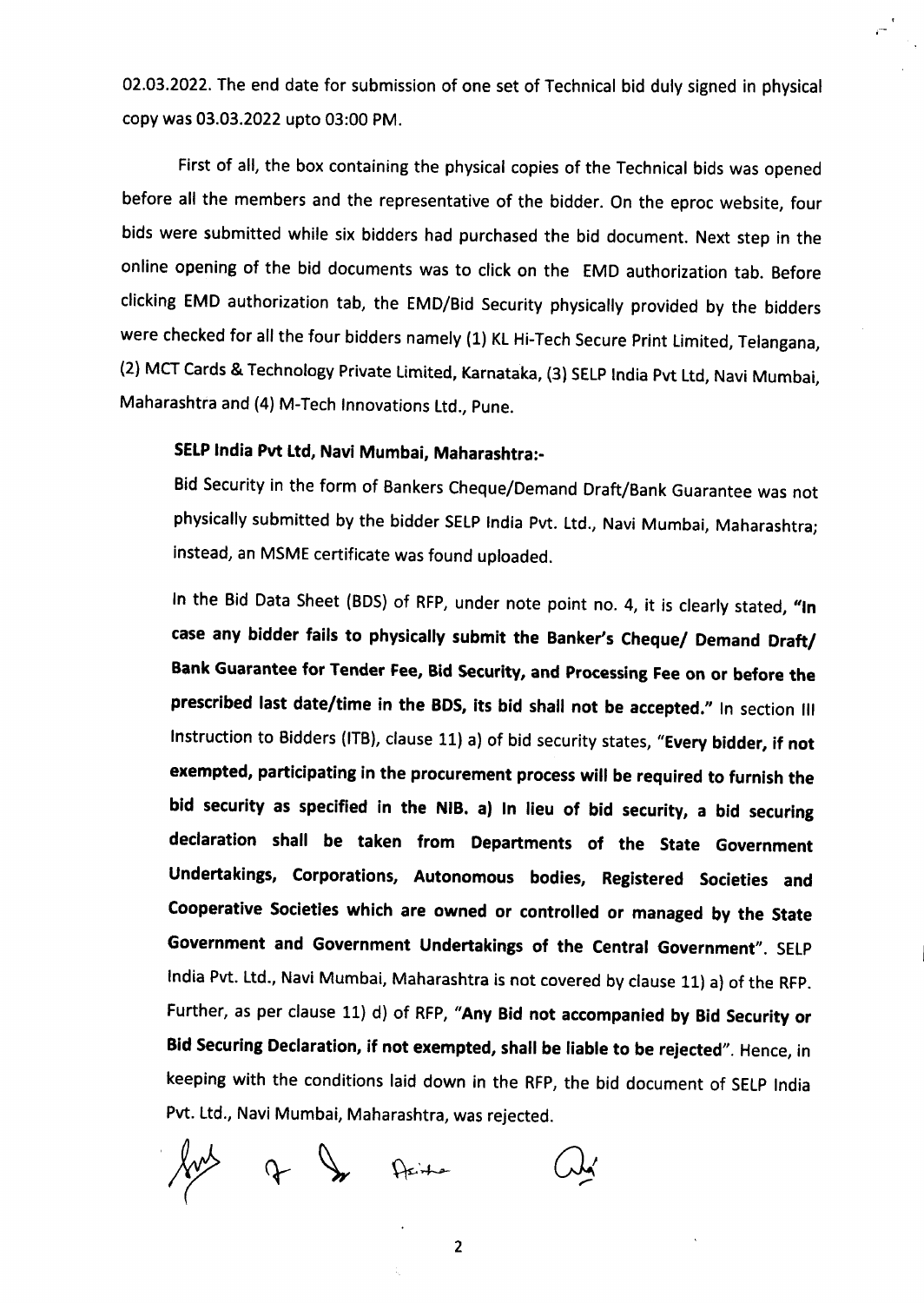EMD/Bid Security have been provided by other three bidders, namely (1) M-Tech Innovations Ltd., Pune (2) KL Hi-Tech Secure Print Limited, Telangana, and (3) MCT Cards & Technology Private limited, Karnataka. Accordingly, the technical bids of the other three bidders were downloaded one after another from the eproc website. One file named 'tenderdocsingeddoc1a' uploaded by M-Tech Innovations Ltd., Pune, could not be opened after downloading as the file was corrupted. In note point 3 after BDS in the RFP, it is mentioned that "However, to ensure more clarity, bidders are also expected to send the physical complete and signed copy of the entire bidding document except financial bid to the Office of the CEO, Bihar immediately after uploading the bid document on e-proc site. In any case, the physical copy should reach before the bid opening. If the physical copy is not delivered, bid processing will take place solely based on electronic bid document uploaded on eproc site. Bidders should ensure that there is no anomaly between the electronic and physical bid document. Physical copy will be referred to only if there is no clarity in the electronic document. Discretion in this regard will be completely that of the DPC/CEO." Hence the hard copy submitted by the bidder was referred to accordingly.

After examination of technical bids of all the three bidders following conclusion(s) was drawn by the Departmental Purchase Committee:-

#### 1. KL Hi-Tech Secure Print Limited, Telangana: -

After careful examination of pre-qualification documents, the Bid Evaluation Committee considered Kl Hi-Tech Secure Print Limited, Telangana, as technically qualified as it fulfilled all the twelve pre-qualification criteria set in the RFP.

#### 2. MCT Cards & Technology Private Limited, Karnataka: -

The technical bid submitted by the bidder was examined by the Bid Evaluation Committee. The bidder was found to have fulfilled all the pre-qualification criteria and therefore, approved as technically qualified.

### 3. M-Tech Innovations Ltd., Pune:-

a) The bidder has submitted certified copies of Income Tax Return (ITR) filed by the firm for only two financial years, i.e. 2018-19 and 2019-20, whereas clause 10 of pre-qualification criteria mentions that bidders "should have filed Income Tax Returns for the three financial years, i.e. 2018-19, 2019-20 and 2020-21 and submit certified copies of the same."

 $Q_{\text{right}}$  $\mathcal{L}$ 3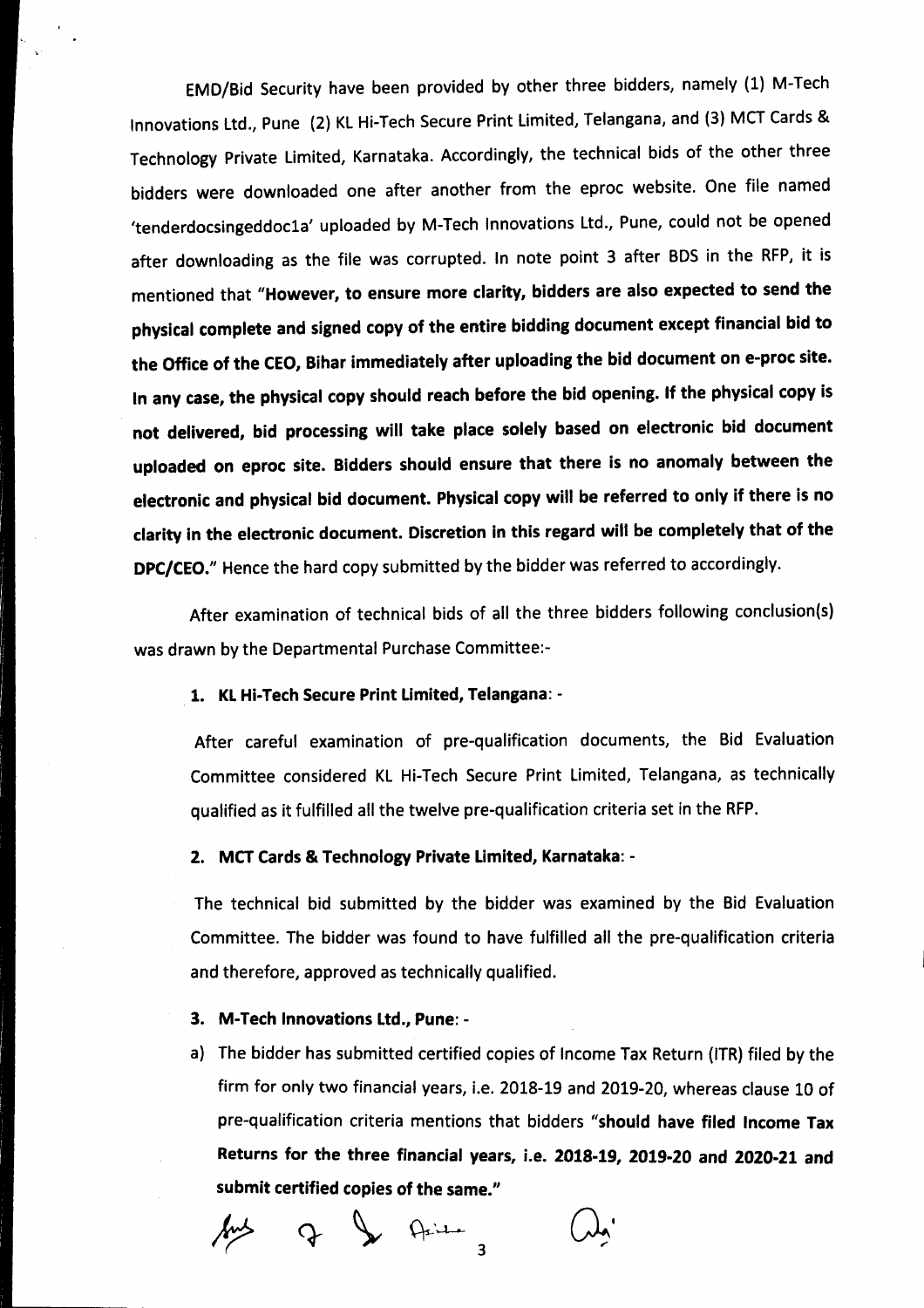b) The bidder has submitted only sample PVC cards, whereas in section II of RFP, after the Technical evaluation sheet (Table -2), it is mentioned that "bidder should submit 10 Sample PVC cards, Envelope and cover letter as per RFP technical specification and ISO standards. The election department reserves the right to get it checked from Government testing labs. Any deviations from specifications may result in disqualification."

c) In section II of RFP after the technical evaluation sheet (Table -2) in point 3, under the heading Method of marking and document required, it is clearly stated, "Presentation - Bidder must submit the presentation with photographs, videos (if required) detailing the facilities (in-line with the bid requirements) of the proposed location(s) and other criteria with the online bid. The presentation can be submitted in hard copy also". The bidder has neither uploaded the soft copy of the presentation nor submitted the hard copy. Technical evaluation will be incomplete without presentation. Moreover, in the absence of a presentation committee will not be able to holistically evaluate the bidder. Section II of RFP after Technical evaluation sheet (Table -2) clearly mentions that "Documentary evidence must be furnished against each of the above criteria along with an index. All documents must be signed by the C5/authorized signatory of the bidder. In the documents submitted in pursuance of eligibility criteria, relevant portions should be highlighted."

Since bidder M-Tech Innovations ltd., Pune failed to comply with the terms of the tender documents and did not act according to the instructions contained in the RFP, the Bid Evaluation Committee decided to reject the bid.

Technical evaluation was undertaken for the two bidders, namely KL Hi-Tech Secure Print Limited, Telangana and MCT Cards & Technology Private Limited, Karnataka, who have fulfilled the Pre-qualification criteria.

The Technical Evaluation Sheets for the two bidders, namely KL Hi-Tech Secure Print Limited, Telangana and MCT Cards & Technology Private Limited, Karnataka, have been enclosed as Annexure-1 and Annexure-2, respectively.

In the RFP, it is mentioned under Section-II, 3)SELECTION PROCESS, 3. Technical Evaluation, b." In order to qualify as 'Technically Qualified Bidder' (TQB), bidders should have scored a minimum of 75 marks. Only TQBs with a minimum of 75 marks will be considered for

4

 $\propto$ 

Drink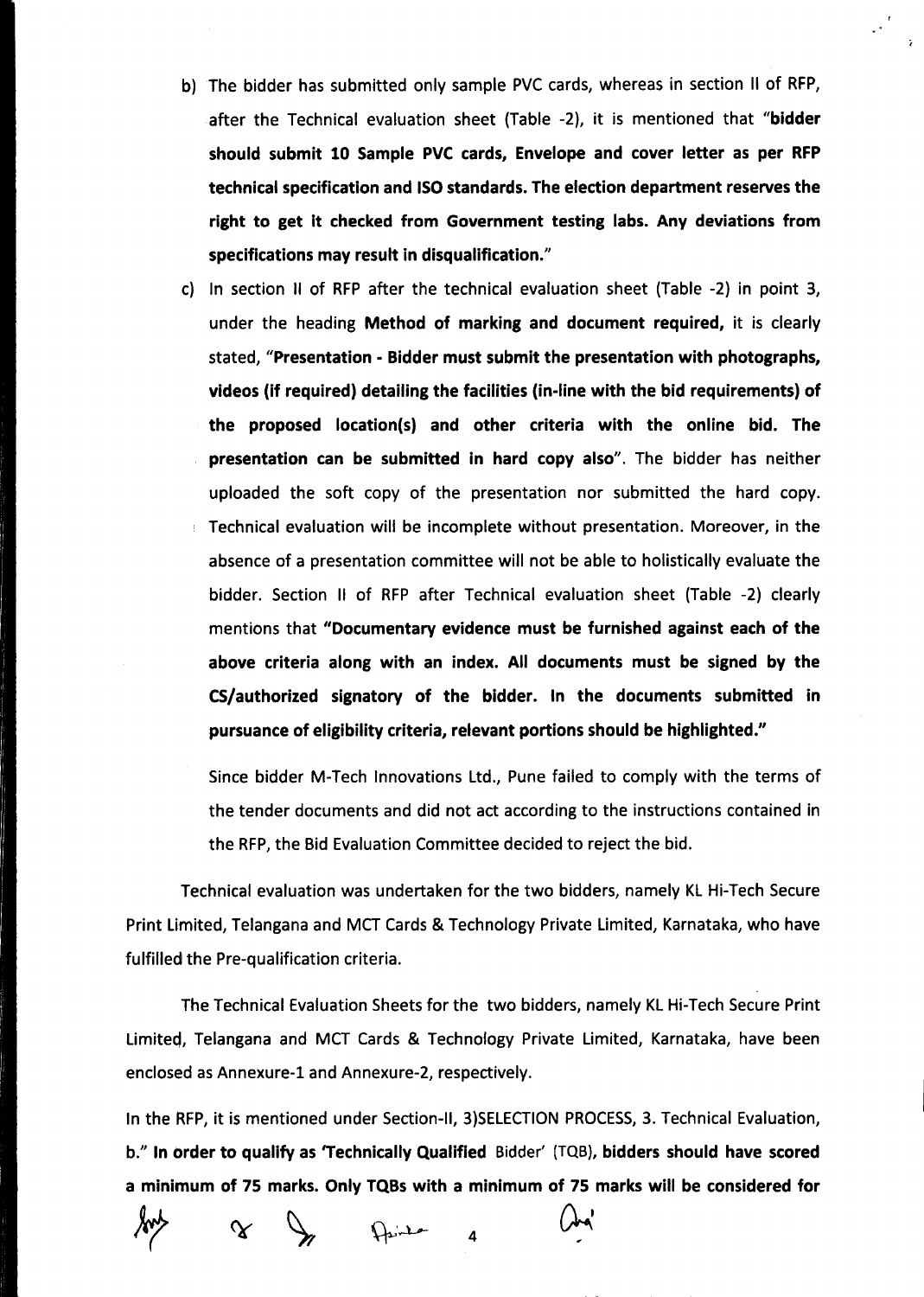# **financial Evaluation.H**

Upon completing the Technical Evaluation of both the pre-qualified bidders, it was found that both bidders have Technically Qualified by scoring more than 75 marks.

Therefore, the Departmental Purchase Committee cum Bid Evaluation Committee recommends the Financial Evaluation of the two bidders, namely KL Hi-Tech Secure Print Limited, Telangana and MCT Cards & Technology Private Limited, Karnataka, and the bids of SELP India Pvt Ltd, Navi Mumbai, Maharashtra and M-Tech Innovations Ltd., Pune may be rejected for the reasons cited earlier in the proceedings.

(Rakesh Kumar) Internal Financial Adviser Member

**03.2022** 

(Sudhanshu Shekhar) Assistant Director, Department of Industries, Nominated Member

 $\frac{1}{2}$   $\frac{1}{2}$   $\frac{1}{2}$ 

(Dhiraj Kumar) Deputy Election Officer (HQ) Member

 $\uparrow$ 4\3\<u>2</u>.2 (Nivedita'Sinha) Deputy Election Officer (HQ) Member

 $Q_{\lambda}$ (Kanhaiya Prasad Srivastava) Joint Secretary Election Department, Bihar Chairman

5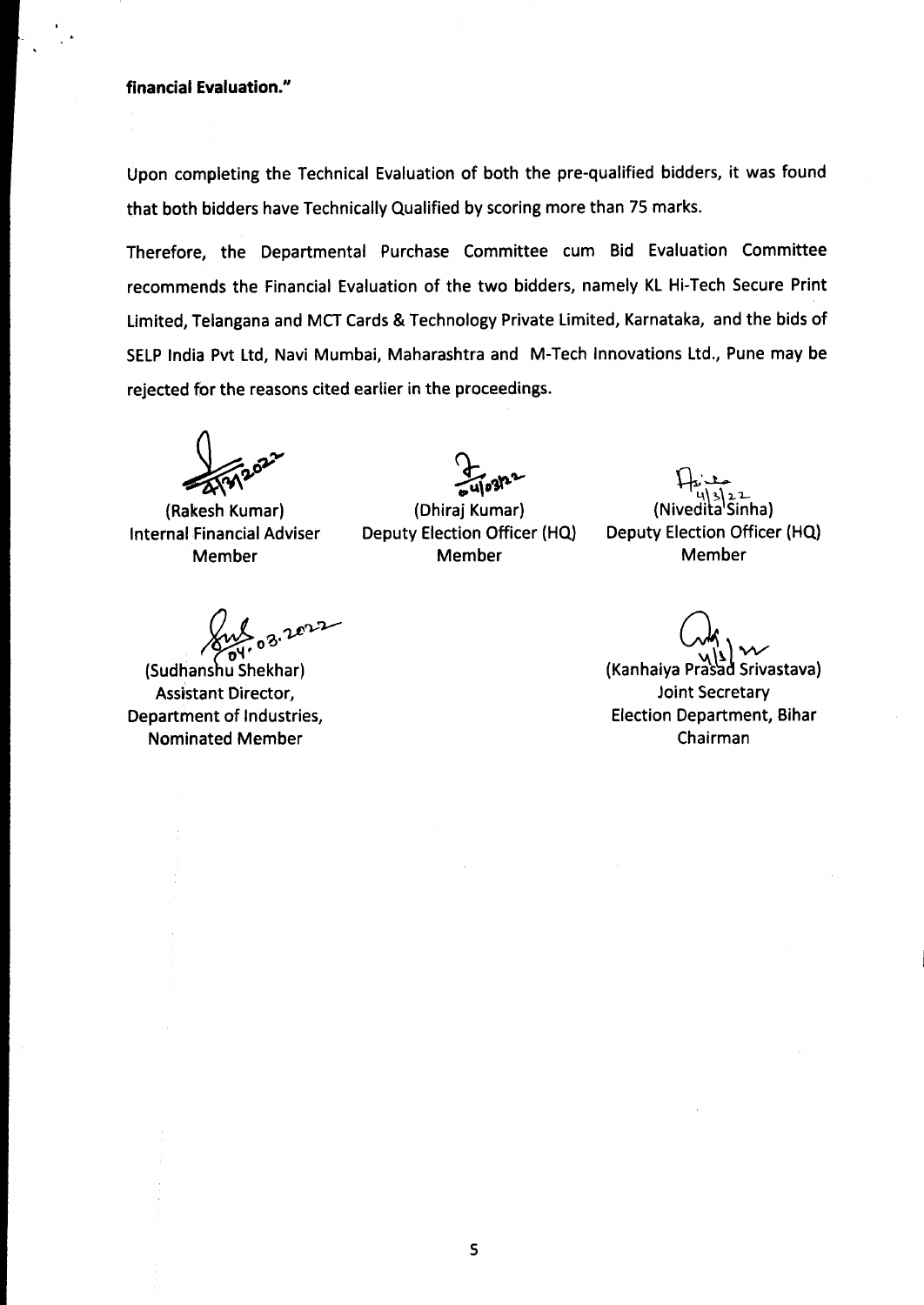Annexure - 1

| KL Hi-Tech Secure Print Limited, Telangana |
|--------------------------------------------|
| <b>Technical evaluation sheet</b>          |

 $\hat{\mathcal{A}}$ 

 $\hat{\mathcal{A}}$ 

| S.<br>No.               | <b>Criteria</b>                                                                                                                                                                                                                              | Max.                    | <b>Marks</b><br>Marks Obtained | <b>Documents</b><br>submitted                      |  |  |
|-------------------------|----------------------------------------------------------------------------------------------------------------------------------------------------------------------------------------------------------------------------------------------|-------------------------|--------------------------------|----------------------------------------------------|--|--|
| $\mathbf{1}$            | <b>Capability and Profile</b>                                                                                                                                                                                                                | 35                      |                                |                                                    |  |  |
| $1.1$                   | <b>Infrastructure Quality</b>                                                                                                                                                                                                                | 15                      |                                |                                                    |  |  |
|                         | 1. Space available, free & utilized (Minimum free space<br>required should be commensurate to store 10 days<br>production capacity.)                                                                                                         | 8                       | 8                              |                                                    |  |  |
|                         | 2. Space connectivity (by road, rail and air)                                                                                                                                                                                                | $\overline{3}$          | $\overline{3}$                 |                                                    |  |  |
|                         | Physical security etc<br>4.                                                                                                                                                                                                                  |                         |                                |                                                    |  |  |
|                         | a. Round the clock security provision.<br>b. CCTV surveillance Cameras at all strategic locations<br>(both inside and outside the premise) with 30 days<br>recording facilities.<br>c. Entry only through biometric/Card punching<br>system. | 4                       | 4                              | <b>Self Declaration</b>                            |  |  |
| $1.2$                   | Quality of Machines (How to meet the required                                                                                                                                                                                                |                         |                                |                                                    |  |  |
|                         | outputper day with a working sheet)                                                                                                                                                                                                          | 10                      |                                |                                                    |  |  |
|                         | (i) Automation,                                                                                                                                                                                                                              | 2                       | 2                              | Self Declaration and                               |  |  |
|                         | (ii) Computerization                                                                                                                                                                                                                         | $\overline{2}$          | $\overline{2}$                 | Certificate from CS                                |  |  |
|                         | (iii) Production in volumes                                                                                                                                                                                                                  | 4                       | 4                              |                                                    |  |  |
|                         | (iv) Integration of processes                                                                                                                                                                                                                | $\overline{2}$          | $\overline{2}$                 |                                                    |  |  |
| 1.3                     | Quality/experience of Technical personnel                                                                                                                                                                                                    |                         |                                |                                                    |  |  |
|                         | (preferably more than three years experience)                                                                                                                                                                                                | 10                      |                                |                                                    |  |  |
|                         | (i) Project Manager                                                                                                                                                                                                                          | 3                       | 3                              | <b>Self Declaration</b>                            |  |  |
|                         | (ii) IT Team                                                                                                                                                                                                                                 | $\overline{4}$          | 4                              |                                                    |  |  |
|                         | (iii) Operation Team                                                                                                                                                                                                                         | $\overline{\mathbf{3}}$ | 3                              |                                                    |  |  |
| $\mathbf{z}$<br>2.1     | Past experience of the Firm (Turnover)                                                                                                                                                                                                       | 50                      |                                |                                                    |  |  |
|                         | Printingoperations(including PVC cards)<br>within India only,<br>during the previous three financial years (2018-2019,<br>2019-2020 and 2020-2021):<br>(i) up to INR 10 crores<br>(ii) > INR 10 Crore                                        | 10<br>5<br>10           | 10                             | Certificate from CA                                |  |  |
| 2.2                     | Value of completed PVC card printing projects                                                                                                                                                                                                |                         |                                | Work Order from                                    |  |  |
|                         | within India during the last Four years awarded by<br>Government/PSUs/Banks as on 31.03.2021:                                                                                                                                                | 15                      |                                | Department of Food and<br>Civil Supplies, Govt. of |  |  |
|                         | (ii)<br>More than 3 crores, less than 4 crores                                                                                                                                                                                               | 10                      |                                | Punjab, Canara Bank,<br>PNB, Central Bank of       |  |  |
|                         | (ii) More than 4 crores                                                                                                                                                                                                                      | 15                      | 15                             | India                                              |  |  |
| 2.3                     | <b>Experience in years (PVC Card Printing)</b>                                                                                                                                                                                               | 10                      |                                | Work Order from office                             |  |  |
|                         | 5 or more than 5 years, but less than 10 years                                                                                                                                                                                               | 5                       | 5                              | of CEO, Andhra                                     |  |  |
|                         | More than 10 years                                                                                                                                                                                                                           | 10                      |                                | Pradesh and Telangana                              |  |  |
| 2.4                     | Installed capacity of printing Colour PVC EPICs                                                                                                                                                                                              | 15                      |                                |                                                    |  |  |
|                         | 20,000 -1 lakh per day                                                                                                                                                                                                                       | 10                      |                                | Certificate from CS                                |  |  |
|                         | More than 1lakh per day                                                                                                                                                                                                                      | 15                      | 15                             |                                                    |  |  |
| $\overline{\mathbf{3}}$ | <b>Presentation for Proposed Methodology</b>                                                                                                                                                                                                 | 15                      |                                |                                                    |  |  |
| 3.1                     | Printing, Hot Stamping, Assembling and Dispatch<br>Solution, Quality of proposed MIS                                                                                                                                                         | 7                       | 7                              |                                                    |  |  |
| 3.2                     | Brief profile of the firm                                                                                                                                                                                                                    | $\overline{2}$          | $\overline{c}$                 | Copy of Presentation                               |  |  |
|                         | <b>Physical and Data Security</b>                                                                                                                                                                                                            | $\overline{3}$          | 3                              |                                                    |  |  |
|                         |                                                                                                                                                                                                                                              |                         |                                |                                                    |  |  |
| 3.3<br>3.4              | Innovation and features beyond proposed requirements                                                                                                                                                                                         | $\overline{3}$<br>100   | $\overline{2}$<br>94           | AT MARIJA ANDRA POLITIKA                           |  |  |